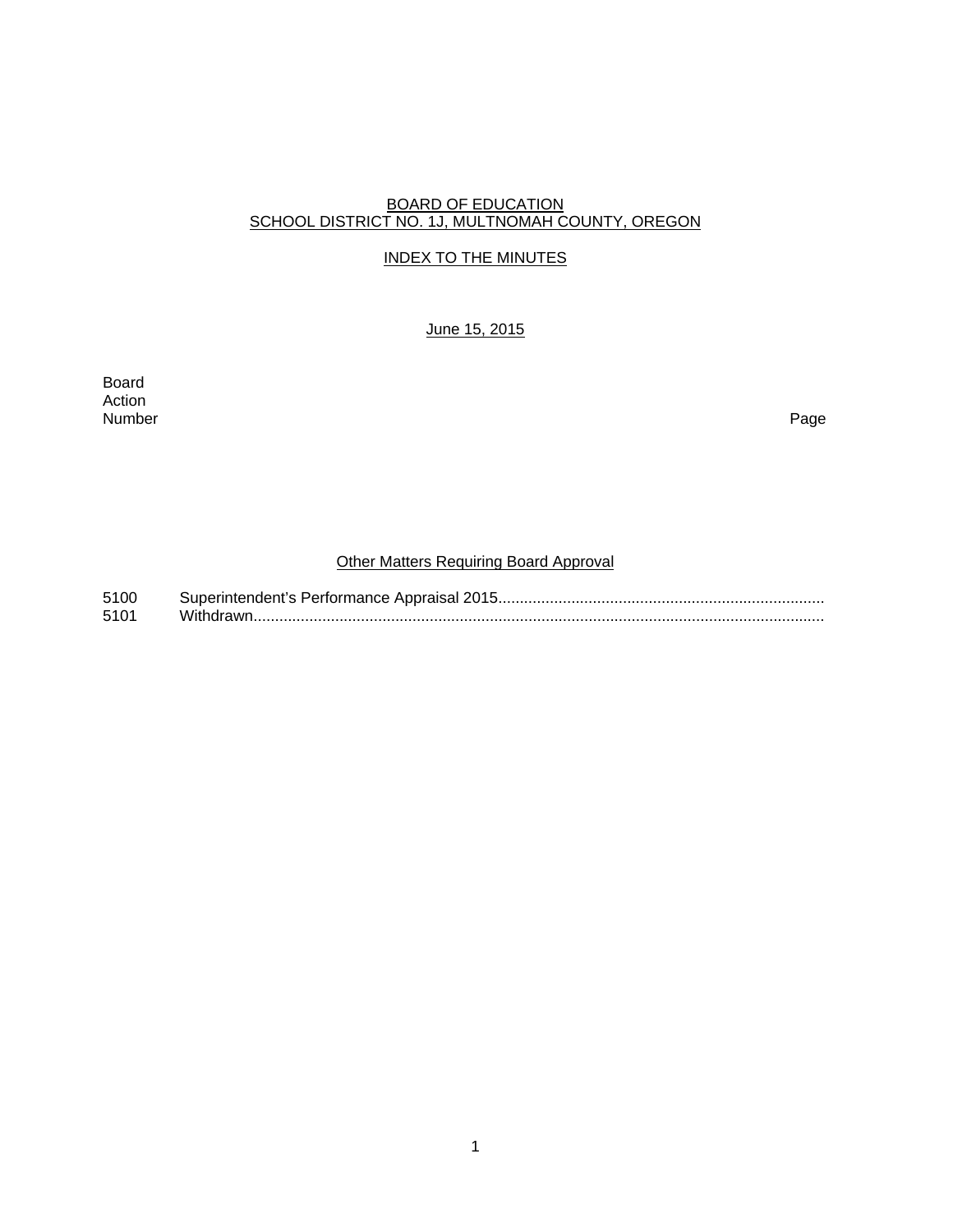## Other Matters Requiring Board Approval

The Superintendent RECOMMENDED adoption of the following items:

# Numbers 5100 and 5101

During the Committee of the Whole, Director Belisle moved and Director Morton seconded the motion to adopt Resolution 5100. The motion was put to a voice vote and passed 4-1 (4-yes, 1-no [Buel]; with Directors Knowles and Regan, and Student Representative Jayaswal, absent).

Resolution No. 5101 was withdrawn.